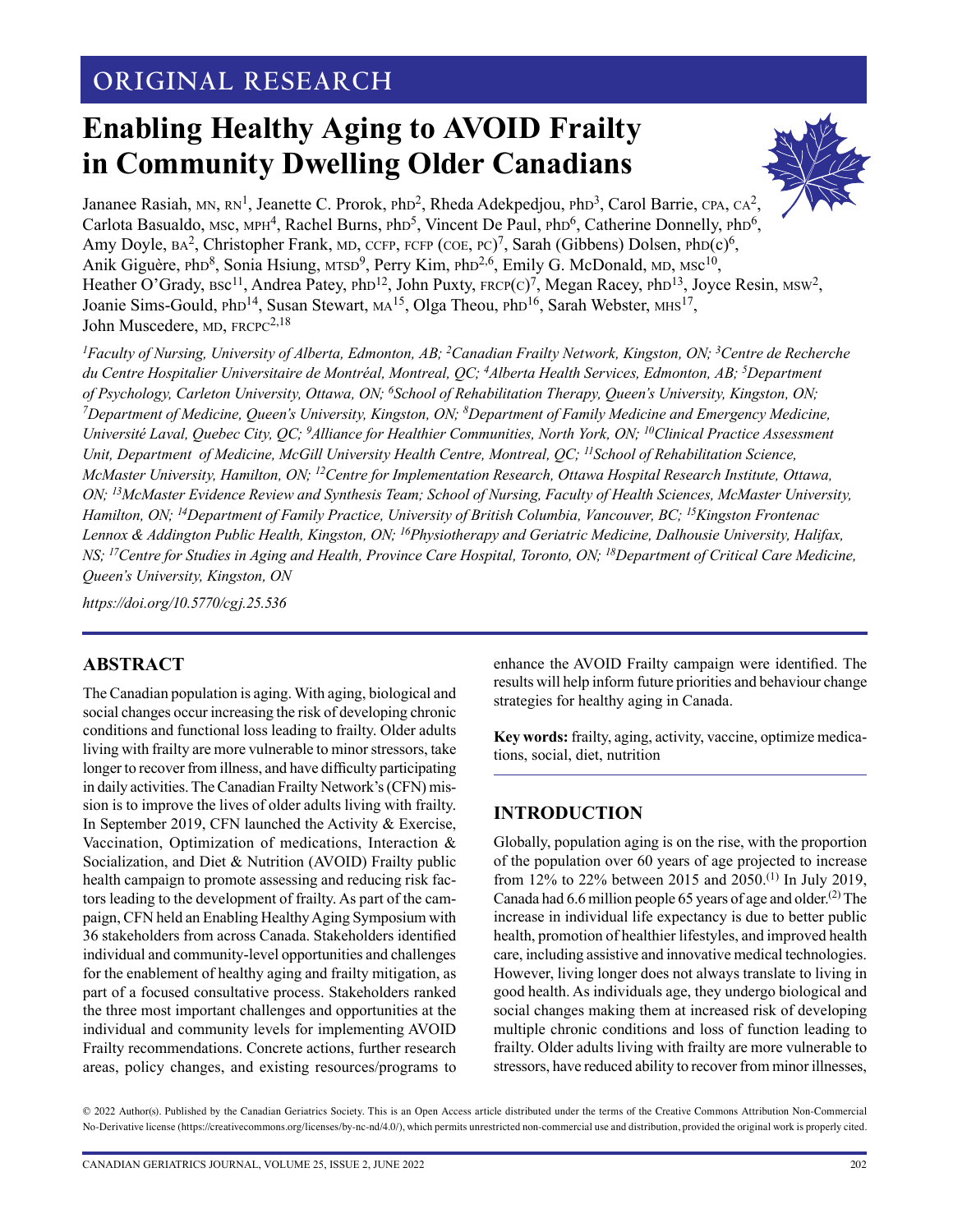and experience reduced quality of life. $(3-5)$  Biological changes associated with aging that predispose older adults to frailty include changes in cellular and immune function, decreased skeletal muscle, and reduced bone density.<sup>(5)</sup> Social changes associated with frailty include income or housing difficulties and increased risk of social isolation. $(4,6,7)$ 

The Canadian Frailty Network (CFN) is a pan-Canadian, non-for-profit organization funded by the Government of Canada through the Networks of Centres of Excellence Program (NCE). CFN's mission is to improve the care of those living with frailty in Canada, and has responded in part to this need by developing a public health approach for the enablement of healthy aging. In September 2019, CFN launched a campaign called AVOID Frailty to promote identifying, assessing, and reducing risk factors that lead to the development of frailty. AVOID encompasses: Activity & Exercise, Vaccination, Optimization of medications, Interaction & Socialization, and Diet & Nutrition. For those who develop frailty, there is a need to improve its trajectory such that frailty does not progress, and this framework may help minimize progression.

The recommendations in AVOID Frailty are evidencebased (Table 1) and complement the World Health Organizations' 2019 Integrated Care for Older People (ICOPE) approach.(8) ICOPE helps reorient health services towards a more person-centred and coordinated model of care, emphasizing functional ability and intrinsic capacity.<sup>(8)</sup> Functional ability (defined as individuals' health-related attributes that enable them to be—and to do—what they value) relies heavily on the interaction between the environment older adults reside in and their intrinsic capacity (defined as individuals' physical, mental, and psychological capacities).(8) Older adults with unique needs can readily participate in activities of daily living and those that they value as important when health services and social systems are better integrated.<sub>(8)</sub> Early intervention incorporating AVOID Frailty and ICOPE principles may slow or reverse biological aging and, in turn, prevent, delay, or reverse the trajectory towards frailty.(5,9,10)

To catalyze the implementation of AVOID Frailty in Canadian communities, CFN convened a meeting of stakeholders from across Canada in Toronto, Canada on February 27th, 2020 at the Enabling Healthy Aging Symposium. During this meeting, stakeholders were tasked with identifying individual and community-level opportunities and challenges to enabling healthy aging and living with frailty, as part of a focused consultative process. Herein we summarize the symposium process, plenary content, and group discussions, and suggest next steps for researchers, clinicians, decision-makers, citizen groups, and communities to consider when implementing interventions designed to enable healthy aging and mitigate frailty in older adults.

## **METHODS**

#### **Selection of Stakeholders**

Researchers, clinicians, trainees, health-care administrators, policy experts, public/community association representatives, and municipal representatives were invited to be stakeholders in the symposium (Table 2). Thirty-six stakeholders from

| Framework                   | <b>Recommendations</b>                                                                                                                                                                                                                                                                                                                                                                                                                                |
|-----------------------------|-------------------------------------------------------------------------------------------------------------------------------------------------------------------------------------------------------------------------------------------------------------------------------------------------------------------------------------------------------------------------------------------------------------------------------------------------------|
| Activity & Exercise         | Exercise alone is effective in preventing and reversing multiple risk factors associated with frailty. <sup>(11,12)</sup><br>Resistance training increases muscle strength into the ninth decade of life. <sup>(13,14)</sup>                                                                                                                                                                                                                          |
| Vaccination                 | Older adults with frailty are advised to have up-to-date vaccinations, including herpes zoster (shingles),<br>pneumococcal, and high-dose influenza vaccinations. <sup>(15)</sup>                                                                                                                                                                                                                                                                     |
| <b>Optimize Medications</b> | Optimization of medications to ensure that they are appropriate for a person's life stage is an important<br>component of aging. This includes efforts to reduce polypharmacy and inappropriate use of non-prescription<br>medications. Primary care interprofessional health teams along with clinical and community pharmacists can<br>provide the information, advice and counselling to older adults regarding medication use. <sup>(16,17)</sup> |
| Interact & Socialize        | Social connectivity, social cohesion, and a sense of belonging can help reduce loneliness and prevent<br>frailty in older adults. These can also influence health-related behaviours and increased adoption of health-<br>promoting activities including participation in social activities, recognition their community as a familiar<br>face and partner/contributing member. $(18,19)$                                                             |
| Diet & Nutrition            | Adequate caloric and protein intake is important in preventing and ameliorating frailty. <sup><math>(20)</math></sup>                                                                                                                                                                                                                                                                                                                                 |

| TABLE 1.                             |  |
|--------------------------------------|--|
| <b>AVOID Frailty recommendations</b> |  |

| TABLE 2.                                    |
|---------------------------------------------|
| Symposium attendee characteristics $(n=36)$ |

| Perspective                                          | Setting Represented by Participant |                                                   |   |
|------------------------------------------------------|------------------------------------|---------------------------------------------------|---|
| Academic/Researcher/Student/Health-care Professional | 26                                 | University/Research institute/Hospital            |   |
| Administrator/Policy/Decision-Maker                  | 10                                 | Government/Health ministry                        |   |
|                                                      |                                    | Professional/Advocacy/Not-for-profit organization | Q |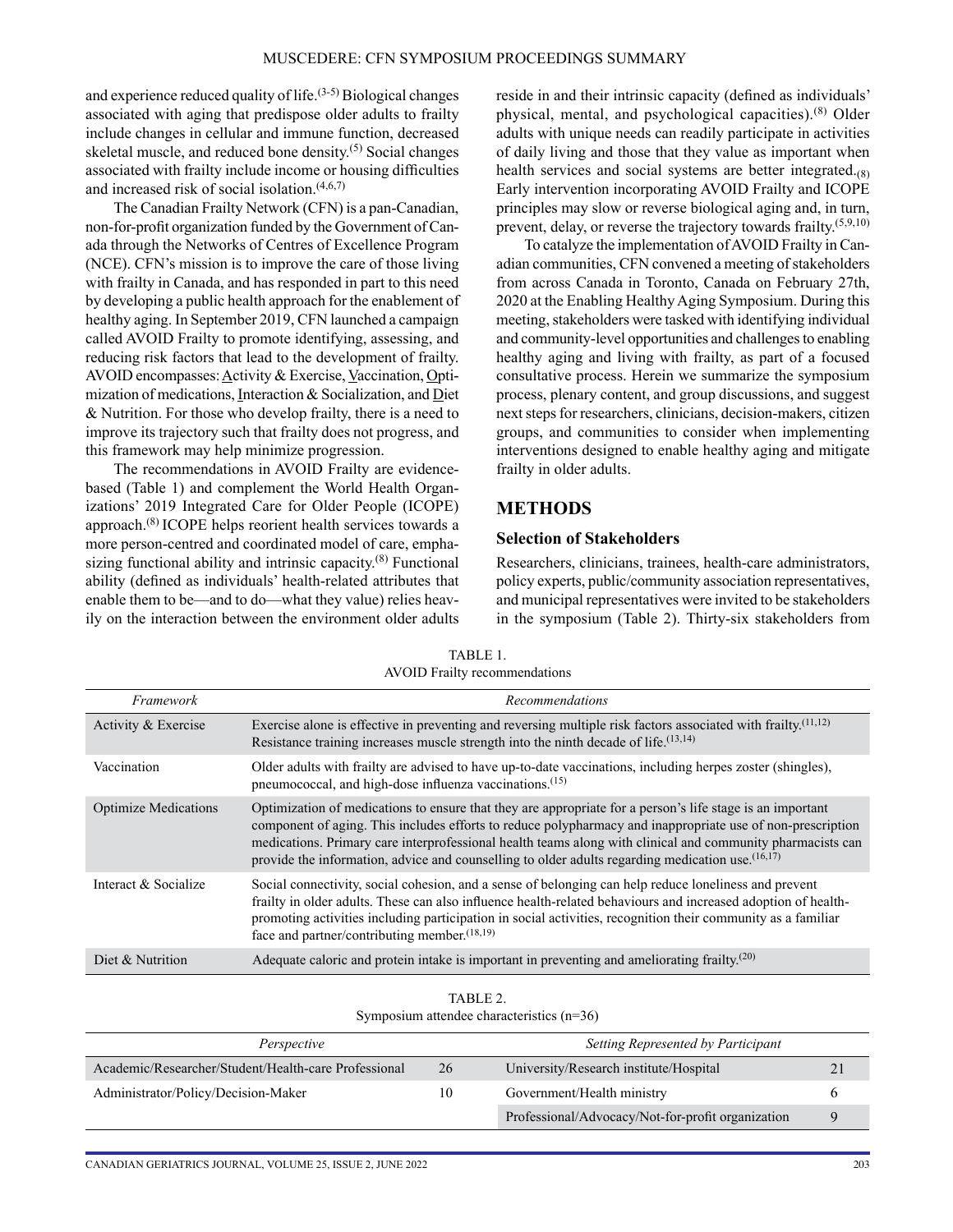across Canada attended the one-day meeting. Travel and accommodation were provided to stakeholders to attend the meeting in Toronto, Ontario. Stakeholders represented urban and rural communities from across Canada and provided a diverse range of perspectives. However, specific demographic data on stakeholders were not collected.

#### **Symposium Structure and Process**

The symposium was organized into three sessions. At the beginning of each session stakeholders were presented with the current state of knowledge from a relevant expert (presentation highlights summarized below), followed by large  $(n=36)$  and small group  $(n=8-10)$  discussions about individual and community level opportunities and challenges. Stakeholder voting to identify the top three opportunities and challenges was completed via an established facilitation

method (dotmocracy;<https://dotmocracy.org/>), using colored dot stickers. Stakeholders could vote for their top three priorities and challenges, which meant they could use all three votes for one priority/challenge or spread the votes amongst the options.

Finally, in-depth discussions were held about concrete actions that could be taken now, and areas that required better evidence prior to adoption (Figure 1). Themes were summarized from small group discussions with input and confirmation from stakeholders and then shared to the large group during each session. Similar themes were grouped together, and duplicates removed for the dotmocracy voting exercises (Appendix A). All stakeholders had dedicated intervals between sessions one and two to vote for the top three opportunities and challenges at the individual and community levels, respectively.



FIGURE 1. Mortality and response team deployment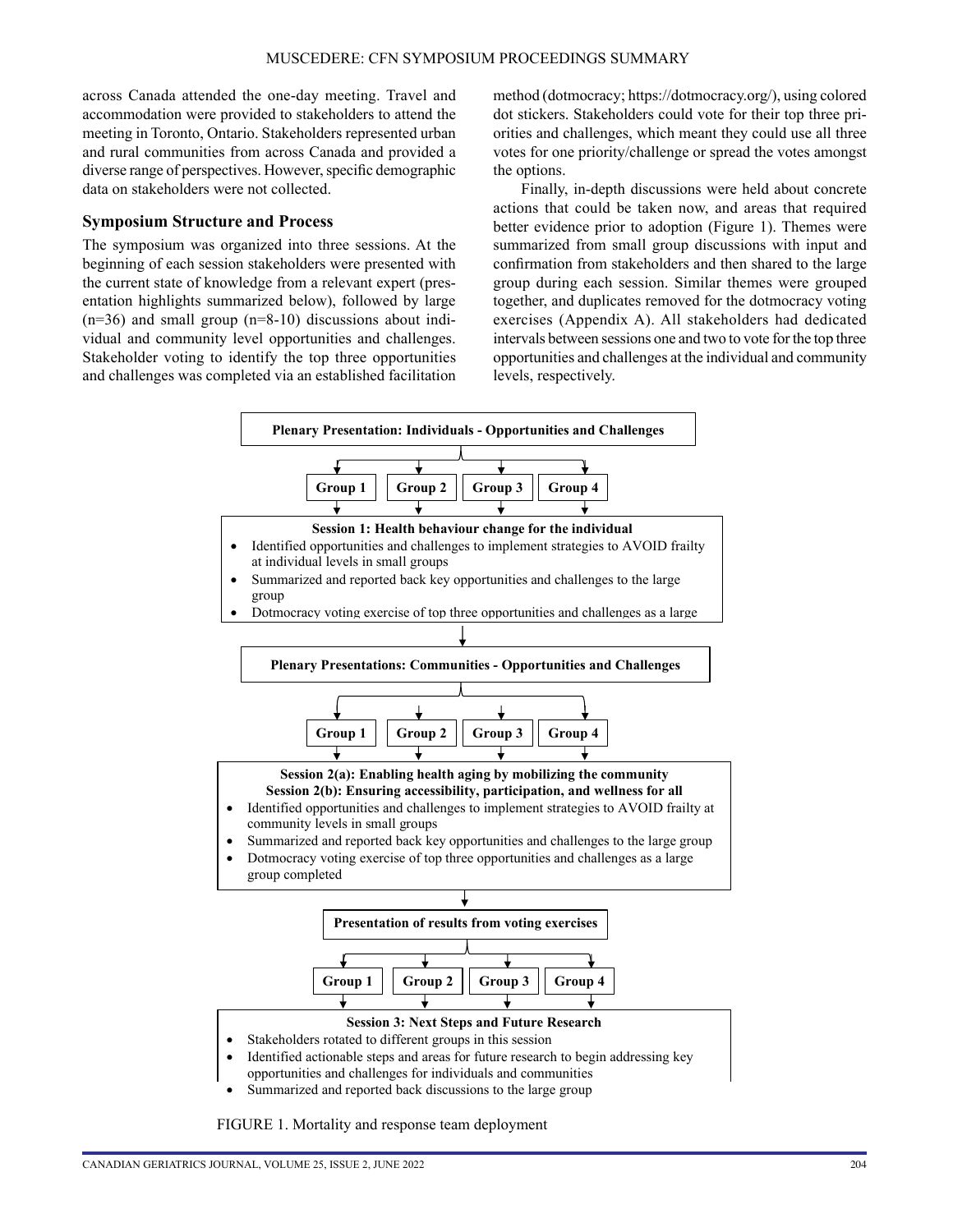#### **SUMMARY OF CONTENT FROM PLENARY PRESENTATIONS**

#### **Session 1: Health Behaviour Change for the Individual**

During Session 1, a plenary presentation highlighted tools and frameworks to help implement physical activity, vaccinations, medication management, healthy food intake, and social interaction within the AVOID Frailty framework. These included the Action, Actor, Context, Target, Time (AACTT) tool; the Theoretical Domains Framework (TDF); and the behaviour change technique taxonomy (BCTTv1).

0The AACTT tool can be used to identify a specific behaviour that needs to change (Action); individuals doing/ could do the action that is targeted (Actor); physical location, emotional context, or social setting in which behaviours occur (Context); individuals with/whom the action is performed (Target); and time/frequency the action is performed (Time). (21) For example, the targeted behaviour change could be that health-care providers use hand sanitizer in patient rooms and hallways before and after touching patients.<sup>(21)</sup> To facilitate this behaviour change, hospital administrators have to plan for initial setup which includes identifying the individuals targeted by the proposed action, assessing the physical location to ensure ease of access, ensuring that there is constant supply of alcohol-based gel at the point of care, and ensuring this supply is maintained on a regular basis. (21) This AACTT tool can be applied to encourage behaviour change in the context of healthy aging in a similar manner, through addressing barriers and facilitating enablers to health behaviour change.

The TDF spans 14 domains, including knowledge, skills, roles, beliefs, regulation, and influence, that can help explain health-related behaviour change.(22-24) TDF domains further our understanding of enablers and barriers to behaviour change in patients, public, and health-care professionals.(22-24) The complementary BCTTv1 contains 16 categories based on international consensus, $(25)$  and is a hierarchical taxonomy that includes a wide range of behaviours and steps to operationalize interventions. The BCCTv1 has been mainly applied to interventions for individual behaviour change, but has the potential to be effective for behaviour change at the organization/community level.(25,26) Therefore, a systematic approach using the TDF to screen for barriers and enablers to behaviour change and the BCTTv1 to guide intervention components for behaviour change is recommended.<sup>(27-29)</sup> For example, in a study aimed to encourage behaviour change in general practitioners' self-efficacy, risk perception and anticipated consequences were the psychological constructs associated with the prescription of antibiotics for upper respiratory infections, based on TDF.(30) Graded tasks and persuasive communication interventions were the behaviour change interventions found to be effective for affecting desirable decreases in the rate of antibiotic prescription, based on  $BCTTv1$ .<sup>(30)</sup>

In Session 2, two plenary presentations were provided about community-level strategies to enable healthy aging.

## **Session 2: Health Behaviour Change for the Community**

#### *Enabling Healthy Aging by Mobilizing the Community*

In the five-tier Health Impact Pyramid framework for community mobilization, counselling and education interventions are at the apex of the pyramid, followed by clinical and longlasting protective interventions, context changing interventions to make individuals' default decisions healthy ones, and interventions targeted toward socioeconomic factors at the base.<sup> $(31)$ </sup> Interventions closer to the apex of the pyramid are targeted toward individuals because they rely on long-lasting behaviour changes in consideration of individual circumstances that would facilitate better uptake of these changes. (31) Interventions represented closer to the base of the pyramid have greater population impact and require less individual efforts.(31) Measures implemented at every tier can maximize success of behaviour change interventions as a whole.<sup>(31)</sup>

Community involvement, an asset-based approach, is central to these interventions in order to mobilize the residents of those communities because it is strengths-based, solutionfocused, and driven by local residents. As an example, the Ontario Alliance for Healthier Communities' social prescribing intervention connects individuals within their communities to social and community supports [\(https://www.allianceon.](https://www.allianceon.org/Social-Prescribing) [org/Social-Prescribing\)](https://www.allianceon.org/Social-Prescribing). In this program, long-lasting protective interventions that are underway include vaccines such as influenza, pneumococcal, and shingles to maintain protection for older adults with frailty. For this program to be feasible and to better allow older adults to choose healthy options, organizers stressed the need to consult with seniors and to review the local environment/neighbourhood for barriers and co-design solutions.

## *Age-Friendly Communities (AFC): Ensuring Accessibility, Participation, and Wellness for All*

Ensuring accessibility, participation, and wellness for all Age-Friendly Communities (AFCs) was presented as another strategy to implement community level interventions. AFCs have three primary domains to enable healthy aging:

- 1. Environment (including housing, transportation, public buildings, and outdoor spaces);
- 2. Social (including civic participation, employment, social inclusion, social participation needs); and
- 3. Health and Wellness (including communication, information, and community support and health). $(32)$

In Ontario, the AFC Outreach Program was established, in conjunction with government, research, and public partners, to increase awareness in communities to of age-friendly planning principles, best-practice research and information, and connection with other AFCs, and to ensure availability of needed capacity to plan, implement, evaluate, and sustain age-friendly activities.<sup>(33)</sup> Examples of community level interventions in Ontario AFCs are provided in Table 3.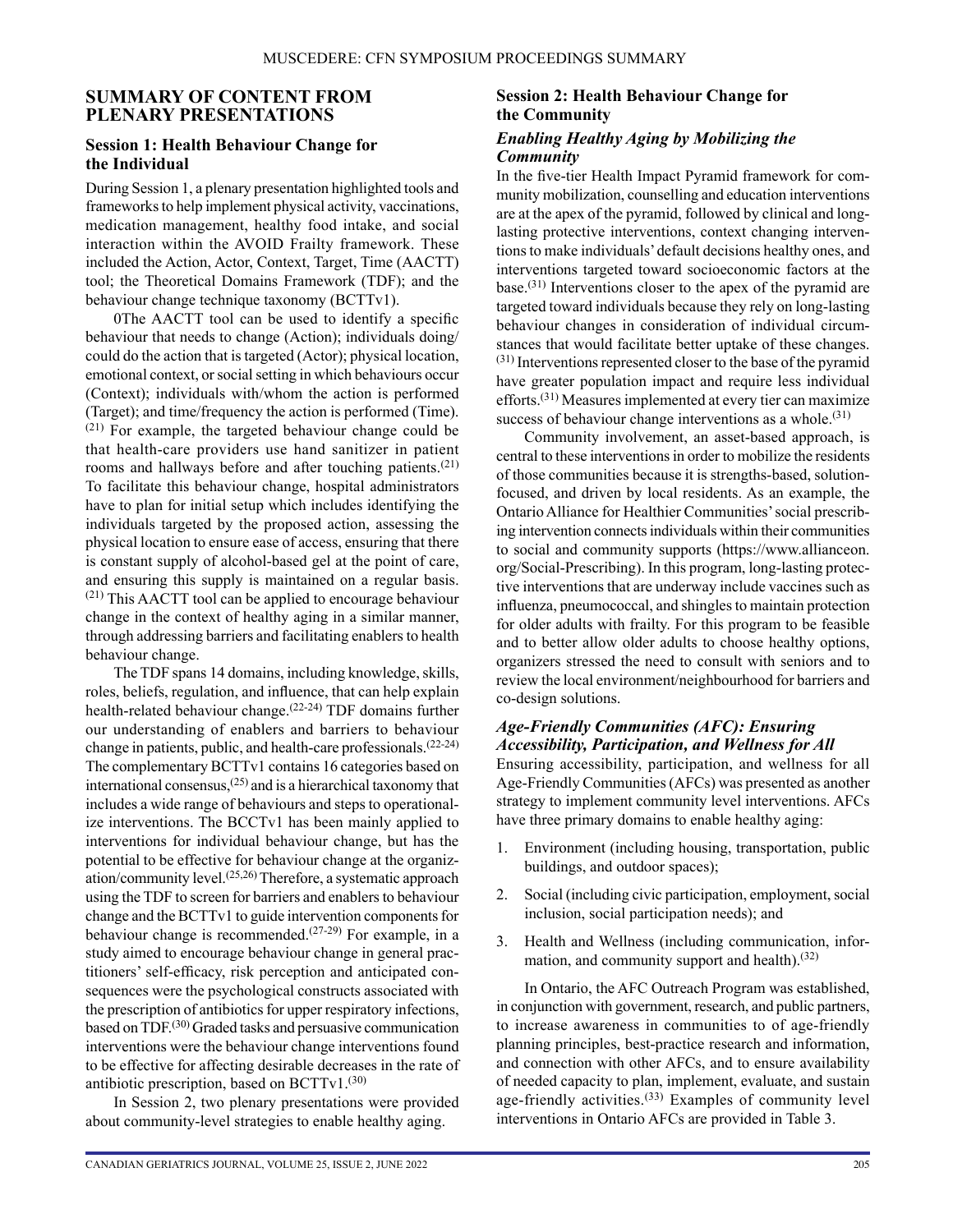#### **Symposium Voting Results (Sessions 1-2)**

After the two sessions (as outlined in Figure 1), stakeholders from Groups 1 to 4 generated 22 individual opportunities, 28 individual challenges, 18 community opportunities, and 18 community challenges during their small group discussions (Appendix A). Stakeholders voted for their top three opportunities and challenges from the list in AppendixA. Priorities were ranked in equal importance in some of the categories (Table 4).

#### **Session 3: Next Steps and Future Research**

During Session 3, questions for the groups centred around concrete actions that could be taken by CFN, areas for further research, ways to change policy, and how to direct existing resources/programs to address the top three opportunities and challenges at individual and community levels. Stakeholders agreed that raising frailty awareness, further research, knowledge translation, and policy change toward improving the quality of care for older Canadians, as well as the AVOID Frailty campaign with the public, would be useful (Figure 2). Creating a marketing campaign and using social networking tools along with public engagement methods to convey the importance of AVOID Frailty to all levels of government were suggested as concrete actions. This would be in addition to the currently developed materials, such as pamphlets, tip sheets, and posters for the AVOID Frailty campaign. Current feedback received thus far suggests that the messaging was easy to remember and the elements were perceived to be important for the prevention or the delay frailty in older adults. A further media plan for public messaging is currently being developed to enhance the spread of the AVOID Frailty campaign.

Expanding and strengthening the network of individuals/ organizations interested in frailty research and interventions were also suggested in order to improve the reach and acquisition of fiscal resources for sustainability. Some efforts underway at this time include highlighting the impact of AVOID Frailty to key stakeholders and funders, including the

government. A centralized hub for information and resources to accommodate the context-dependent nature of frailty could be another way to relay information about the AVOID Frailty campaign and to engage with a diverse range of stakeholders. The expertise of additional Canadian organizations focused on aging but not necessarily solely on frailty, such as Aging Gracefully across Environments using Technology to Support Wellness, Engagement and Long Life (AGE-WELL) NCE; Canada's Technology in Aging, Canadian Consortium of Neurodegeneration in Aging (CDNA); and McMaster Institute for Research on Aging (MIRA), could be leveraged.

Areas for further research were proposed, such as community/civic engagement with the AVOID Frailty campaign, and evaluation of simplified messages to communicate scientific evidence on frailty. It was recommended that implementation science and knowledge translation methods should be used to better understand the implementation of interventions aligned with the AVOID Frailty framework. Economic analyses and feasibility studies for implementation could be used to inform scale and spread. Identifying core outcomes and indicators of frailty that are meaningful to all stakeholders will contribute to improvements in health and social care by allowing stakeholders to make better decisions about interventions.(34) Through these avenues of activity and engagement, policies that better enable healthy aging and delay frailty in individuals and communities can be developed.

One of the more pressing realities in the context of the Coronavirus (COVID-19) pandemic is the recognition that community dwelling older Canadians living with frailty are among the subset of the population who face the highest risk of adverse outcomes and death.(35) With public health prevention strategies, such as distancing measures, travel restrictions, avoidance of non-essential services, and limitation of contact with older adults, $(35)$  older adults face pronounced disadvantages. The AVOID Frailty recommendations remain important (and perhaps more so) during a pandemic because

| Domain                     | <b>Examples of Community-level Interventions</b>                                                                                                                                                                                                                                                                                                 |  |  |  |
|----------------------------|--------------------------------------------------------------------------------------------------------------------------------------------------------------------------------------------------------------------------------------------------------------------------------------------------------------------------------------------------|--|--|--|
| Environment                | extended crosswalk signals<br>• portable ramps/mats to make entrances wheelchair accessible<br>more affordable, smaller, shared, secure, and well-designed housing within specified subdivisions                                                                                                                                                 |  |  |  |
| Social                     | • intergenerational mentoring programs<br>• coffee hours with educational components<br>• indoor walking programs<br>• dementia-training for municipal employees<br>• media campaigns to show older adults' contributions<br>• volunteer activities aligned with older adults' interest and abilities<br>• older adults' entrepreneurship events |  |  |  |
| <b>Health and Wellness</b> | • online hubs<br>newspapers<br>peer support programs<br>• nutrition workshops<br>• health literacy programs<br>• fall prevention programs                                                                                                                                                                                                        |  |  |  |

TABLE 3. Community-level interventions in Ontario AFCs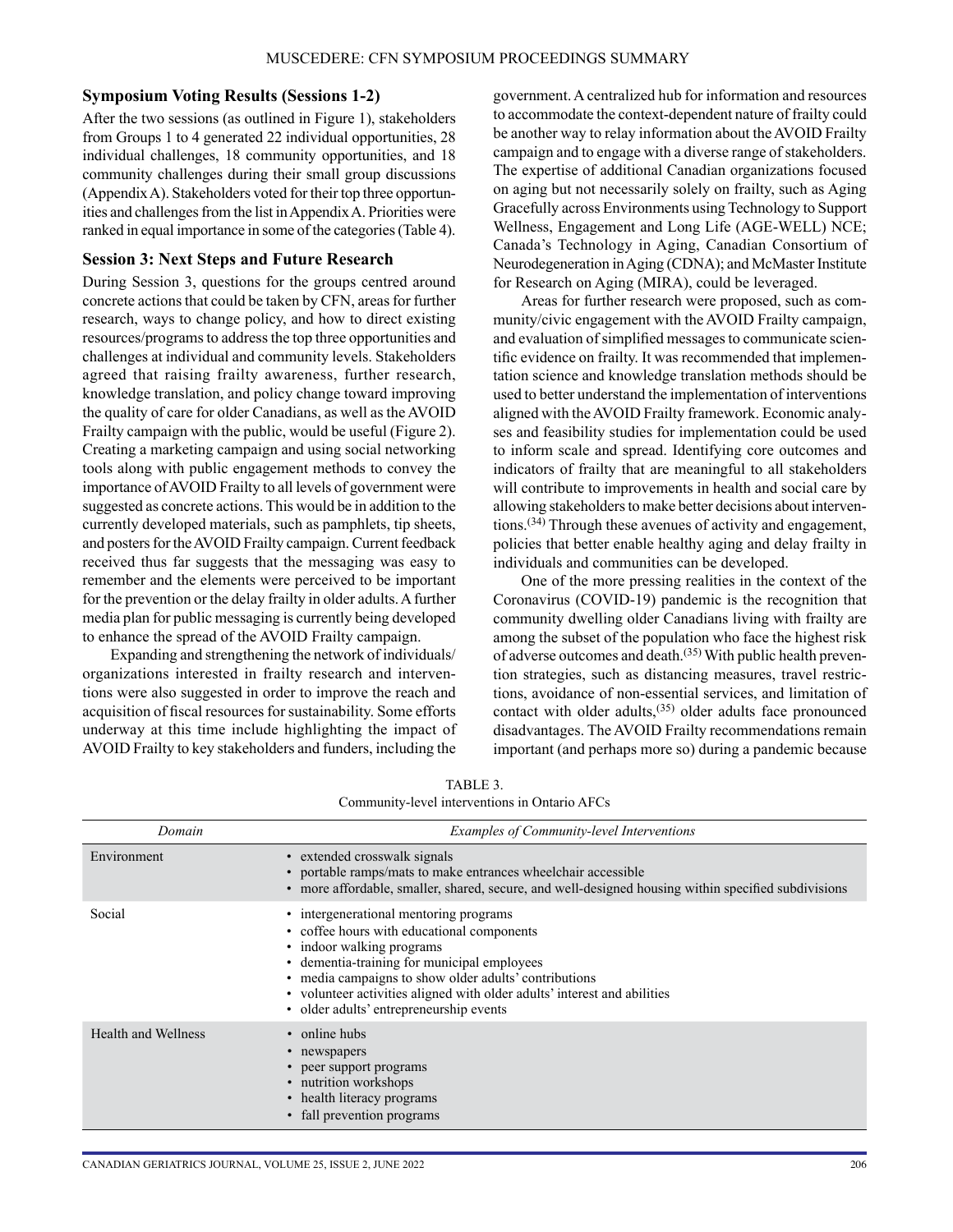maintaining activity, up-to-date vaccinations, appropriate medications,(36) as well as ensuring safe social interaction (e.g., through adapted technology) and maintaining a healthy diet, together enable healthy aging and reduce the deleterious impacts of these necessary measures on older adults. If these recommendations are implemented using appropriate individual behaviour change approaches while engaging with communities and mobilizing efforts to ensure that physical, social, and health resources are optimized, then these recommendations will serve as a protective mechanism to prevent and delay the progression of frailty.

#### **CONCLUSION**

The goal of the AVOID Frailty framework is to optimize healthy aging in older adults living with frailty or at risk of frailty. This symposium aimed to prioritize the opportunities and challenges for older adults and their communities when implementing AVOID Frailty. Stakeholders identified concrete actions that took into account existing networks and resources. Areas for further research should focus on implementation science, knowledge translation, and engagement methods.

TABLE 4. Top three opportunities and challenges

| Rank           | Individual Opportunities ( $n=100^a$ )                                                                                                                                                                                                                                                                                                                                                                                                       | Votes $(%)$        |  |  |  |
|----------------|----------------------------------------------------------------------------------------------------------------------------------------------------------------------------------------------------------------------------------------------------------------------------------------------------------------------------------------------------------------------------------------------------------------------------------------------|--------------------|--|--|--|
| 1              | Community-driven, grass roots, or bottom-up initiatives that include peers/volunteers.                                                                                                                                                                                                                                                                                                                                                       | 22                 |  |  |  |
| 2              | Equity and diversity perspectives and cultural-specific views on health.                                                                                                                                                                                                                                                                                                                                                                     |                    |  |  |  |
| 3              | <sup>b</sup> Shift in focus to consider aging as a lifestyle rather than focus on stereotypes and misperceptions of aging.<br><sup>b</sup> Doing "with" not "for" individuals; partnering with individuals to identify priorities.<br><sup>b</sup> Removing 'small hassles' that can be barriers to programs such as ensuring that the timing of programs are<br>convenient to those attending and that individuals can readily access them. | 9                  |  |  |  |
| Rank           | Individual Challenges ( $n=100^a$ )                                                                                                                                                                                                                                                                                                                                                                                                          | <i>Votes</i> $(%)$ |  |  |  |
| $\mathbf{1}$   | Social isolation impacting individuals' abilities to follow the AVOID Frailty recommendations and necessary<br>behaviour change.                                                                                                                                                                                                                                                                                                             | 23                 |  |  |  |
| $\overline{2}$ | <sup>c</sup> Inconsistent messaging from healthcare providers/institutions about recommendations to follow.<br><sup>c</sup> Prioritization of the medical model.<br>"Use of top-down solutions that impose recommendations on individuals versus bottom-up solutions that invite<br>co-design of solutions that best meets individuals' needs.                                                                                               | 12                 |  |  |  |
| 3              | dSustainability and continuation of established, effective, and efficient recommendations.<br><sup>d</sup> Unhealthy environments that predispose individuals to make poor choices.<br><sup>d</sup> Internal ageism and external/societal ageism that is pervasive and require a cultural shift.                                                                                                                                             | $7\phantom{.0}$    |  |  |  |
| Rank           | Community Opportunities ( $n=97a$ )                                                                                                                                                                                                                                                                                                                                                                                                          | Votes $(%)$        |  |  |  |
| $\mathbf{1}$   | <sup>e</sup> Development of inclusive evaluation with appropriate mixed methods to determine collective impact and<br>outcomes for communities in partnerships from key agencies.<br><sup>e</sup> Leverage existing networks and strategic partnerships with key organizations including industry partners.                                                                                                                                  | 21                 |  |  |  |
| 2              | Engage and partner with older adults, recognizing the value of their contributions.                                                                                                                                                                                                                                                                                                                                                          | 15                 |  |  |  |
| 3              | Select variable communication modes with their respective tools a, such as television or social media outlets<br>that have continuous messaging to the masses or segmented sessions that invite dialogue from people.                                                                                                                                                                                                                        | $\,$ 8 $\,$        |  |  |  |
| Rank           | Community Challenges ( $n=88a$ )                                                                                                                                                                                                                                                                                                                                                                                                             | Votes (%)          |  |  |  |
| 1              | Competing priorities or demands for funding; fixed duration of granted funding rather than funding that<br>is renewable.                                                                                                                                                                                                                                                                                                                     | 23                 |  |  |  |
| 2              | Engagement with key stakeholders to discuss:<br>Policies related to housing, transportation, and infrastructure<br>Competing priorities for, demands of, and fixed capacity in funding<br>Sustainability of AVOID Frailty initiatives<br>Scale and spread of AVOID Frailty initiatives<br>Risk aversion with implementation of AVOID Frailty initiatives<br>Pragmatic approaches that are evidence-based such as implementation science      | 15                 |  |  |  |
| 3              | Uncoordinated efforts across not-for-profit, industry, research, healthcare, and citizen agencies.                                                                                                                                                                                                                                                                                                                                           | 14                 |  |  |  |
|                | <sup>a</sup> N denotes total number of votes for each category.                                                                                                                                                                                                                                                                                                                                                                              |                    |  |  |  |

c Jointly ranked as second – individual challenges.

bJointly ranked as third – individual opportunities.

 $d$ Jointly ranked as third – individual challenges.

e Jointly ranked as first – community opportunities.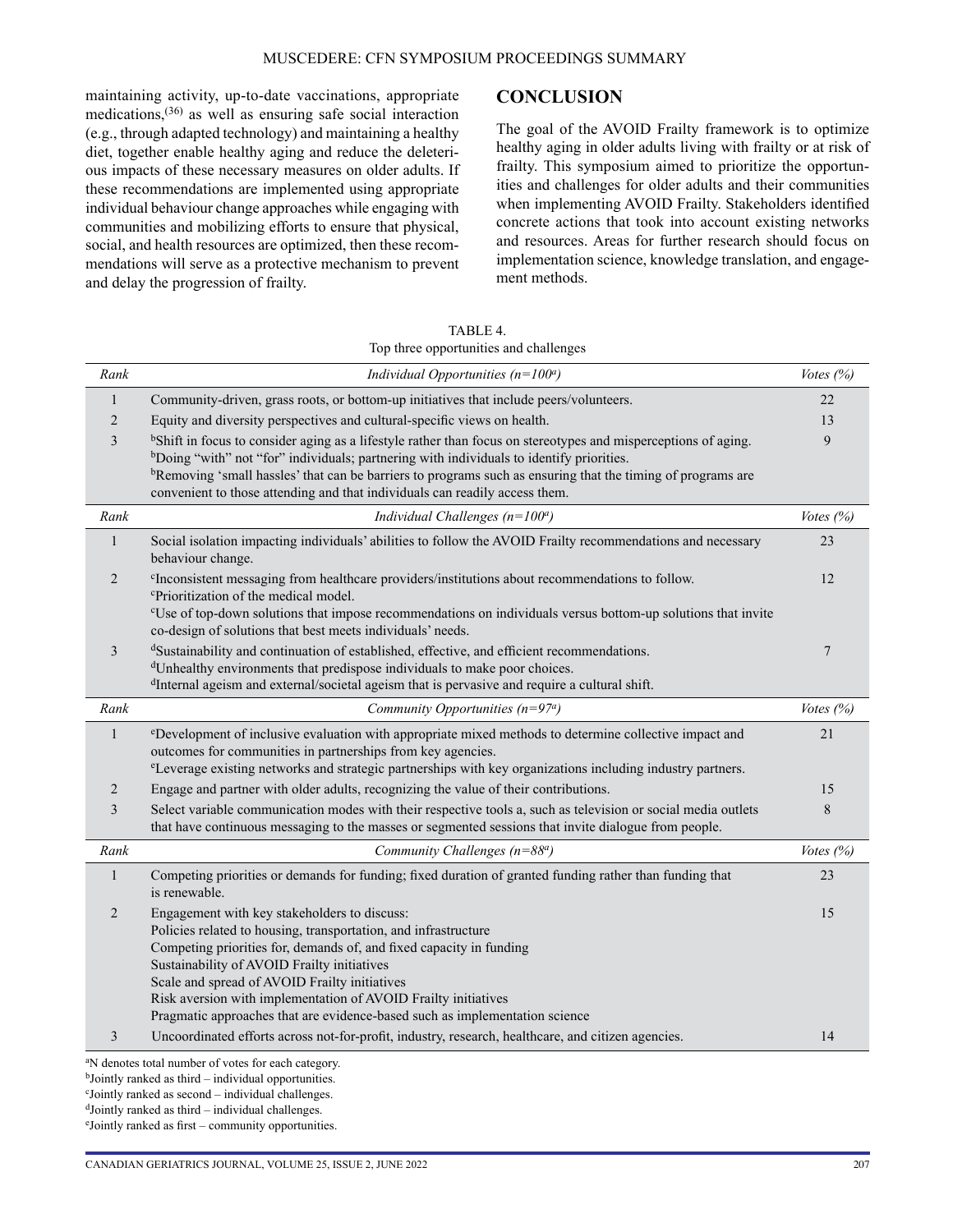**MARKETING CAMPAIGN SOCIAL NETWORKING TOOLS CIVIC/COMMUNITY/PUBLIC ENGAGEMENT METHODS EXPAND AND STRENGTHEN COLLABORATIONS FORM A CENTRALIZED HUB FOR INFORMATION PARTNER WITH AGING ORGANIZATIONS TEST SIMPLIFIED MESSAGES IMPLEMENTATION SCIENCE KNOWLEDGE TRANSLATION METHODS ECONOMIC ANALYSESE FEASIBLITY STUDIES IDENTIFIY CORE OUTCOMES OF FRAILTY IDENTIFIY CORE INDICATORS OF FRAILTY**

FIGURE 2. Concrete actions to enable healthy aging for individuals and communities

## **ACKNOWLEDGEMENTS**

Canadian Frailty Network (CFN) is a pan-Canadian network focused on improving the care of older people living with frailty. CFN is comprised of some of Canada's leading academic institutions, researchers, scientists, health-care professionals, citizens, students, trainees, educators, and decisionmakers. CFN supports and catalyzes original research and innovations to improve the care and quality of life of frail Canadians across all settings of care. The Network also trains the next generation of health-care professionals and scientists. CFN is funded by the Government of Canada through the Networks of Centres of Excellence (NCE) Program. Jananee Rasiah, PhD Candidate, Faculty of Nursing, University of Alberta, held and was supported by a Canadian Frailty Network Interdisciplinary Fellowship from 2019-2020. We wish to acknowledge the following individuals who contributed to the manuscript through their input in the symposium: Kerry Anderson, Julie Dunning, Samiya Abdi, Rick Bresee, Shameela Karmali, Kahir Lalji, Pascale Leon, Patrick McGowan, Deborah Sattler, and Brianna Smrke.

## **CONFLICT OF INTEREST DISCLOSURES**

Dr. Megan Racey was supported by a Post-Doctoral Fellowship through the Canadian Frailty Network at the time of the Enabling Healthy Aging Symposium. Dr. Emily McDonald is co-owner of MedSafer, a medication deprescribing software. All remaining authors declare no conflicts of interest exist.

## **FUNDING**

This research did not receive external funding.

## **REFERENCES**

- 1. World Health Organization. Ageing and health [fact sheet]. Geneva: WHO; 2018; updated October 2021.
- 2. Statistics Canada. *Annual demographic estimates: Canada, provinces and territories 2019*. Ref. No. 91-215-X. Ottawa: Statistics Canada; 2019.
- 3. Buckinx F, Rolland Y, Reginster JY, Ricour C, Petermans J, Bruyère O. Burden of frailty in the elderly population: perspectives for a public health challenge. *Arch Public Health*. 2015;73(1). doi:10.1186/s13690-015-0068-x
- 4. Muscedere J, Andrew MK, Bagshaw SM, *et al*. Screening for frailty in canada's health care system: a time for action. *Can J Aging*. 2016;35(3):281–97. doi: 10.1017/S0714980816000301
- 5. Clegg A, Young J, Iliffe S, Rikkert MO, Rockwood K. Frailty in elderly people. *Lancet*. 2013;381(9868):752–62. Epub 2013/02/08. doi: 10.1016/S0140-6736(12)62167-9
- 6. Andrew M, Keefe J. Social vulnerability from a social ecology perspective: a cohort study of older adults from the National Population Health Survey of Canada. *BMC Geriatr*. 2014;14(9):1–14.
- 7. Andrew M, Mitnitski A, Kirkland SA, Rockwood K. The impact of social vulnerability on the survival of the fittest older adults. *Age Ageing*. 2012;41(2):161–65.
- 8. World Health Organization. Integrated care for older people (ICOPE): guidance for person-centred assessment and pathways in primary care. Contract No.: WHO/FWC/ALC/19.1. Geneva: WHO; 2019.
- 9. Daniels R, van Rossum E, Metzelthin S, *et al*. A disability prevention programme for community-dwelling frail older persons. *Clin Rehabil*. 2011;25(11):963–74. doi: 10.1177/0269215511410728
- 10. Daniels R, van Rossum E, de Witte L, Kempen GIJM, van den Heuvel W. Interventions to prevent disability in frail community-dwelling elderly: a systematic review. *BMC Health Servic Res*. 2008;8(1):278. doi: 10.1186/1472-6963-8-278
- 11. Liu CK, Fielding RA. Exercise as an intervention for frailty. *Clin Geriatr Med*. 2011;27(1):101–10. doi: 10.1016/j.cger.2010.08.001
- 12. Bray NW, Smart RR, Jakobi JM, Jones GR. Exercise prescription to reverse frailty. *Appl Physiol Nutrit Metabol*. 2016; 41(10):1112–16. doi: 10.1139/apnm-2016-0226
- 13. Fiatarone MA, Marks EC, Ryan ND, Meredith CN, Lipsitz LA, Evans WJ. High-intensity strength training in nonagenarians: effects on skeletal muscle. *JAMA*. 1990;263(22):3029–34. doi: 10.1001/jama.1990.03440220053029
- 14. Fiatarone MA, O'Neill EF, Ryan ND, *et al*. Exercise training and nutritional supplementation for physical frailty in very elderly people. *New Engl J Med*. 1994;330(25):1769–75. doi: 10.1056/NEJM199406233302501
- 15. Wilkinson K, Wei Y, Szwajcer A, *et al*. Efficacy and safety of high-dose influenza vaccine in elderly adults: a systematic review and meta-analysis. *Vaccine*. 2017;35(21):2775–80. doi: 10.1016/j.vaccine.2017.03.092
- 16. Peklar J, Henman MC, Kos M, Richardson K, Kenny RA. Concurrent use of drugs and supplements in a community-dwelling population aged 50 years or more: potential benefits and risks. *Drugs Aging*. 2014;31(7):527–40. doi: 10.1007/s40266-014-0180-6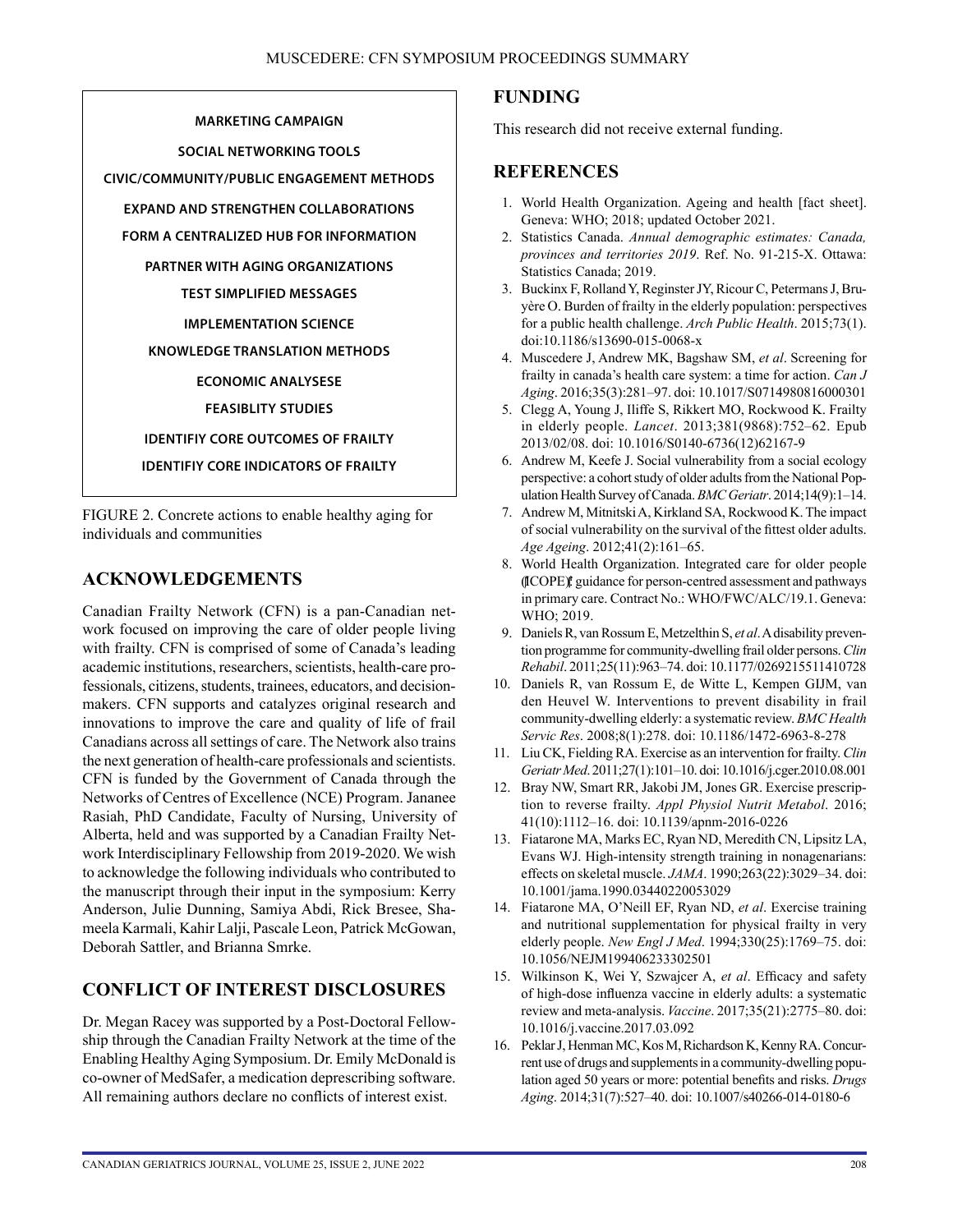- 17. Chui MA, Stone JA, Martin BA, Croes KD, Thorpe JM. Safeguarding older adults from inappropriate over-the-counter medications: the role of community pharmacists. *Gerontologist.* 2014;54(6):989–1000. doi: 10.1093/geront/gnt130
- 18. Hörder H, Frändin K, Larsson MH. Self-respect through ability to keep fear of frailty at a distance: successful ageing from the perspective of community-dwelling older people. *Int J Qualit Stud Health Well-being*. 2013;8(1):20194. doi: 10.3402/qhw.v8i0.20194
- 19. Cramm JM, Nieboer AP. Relationships between frailty, neighborhood security, social cohesion and sense of belonging among community-dwelling older people. *Geriatr Gerontol Int*. 2013;13(3):759–63. doi: 10.1111/j.1447-0594.2012.00967.x
- 20. Bauer J, Biolo G, Cederholm T, *et al*. Evidence-based recommendations for optimal dietary protein intake in older people: a position paper from the PROT-AGE Study Group. *J Am Med Dir Assoc*. 2013;14(8):542–59. doi: 10.1016/j.jamda.2013.05.021
- 21. Presseau J, McCleary N, Lorencatto F, Patey AM, Grimshaw JM, Francis JJ. Action, actor, context, target, time (AACTT): a framework for specifying behaviour. *Implement Sci*. 2019;14(1):102. doi: 10.1186/s13012-019-0951-x
- 22. Michie S, Johnston M, Abraham C, Lawton R, Parker D, Walker A. Making psychological theory useful for implementing evidence based practice: a consensus approach. *Qual Saf Health Care*. 2005;14(1):26–33. doi: 10.1136/qshc.2004.011155
- 23. Cane J, O'Connor D, Michie S. Validation of the theoretical domains framework for use in behaviour change and implementation research. *Implement Sci*. 2012;7(1):37. doi: 10.1186/1748-5908-7-37
- 24. Atkins L, Francis J, Islam R, *et al*. A guide to using the Theoretical Domains Framework of behaviour change to investigate implementation problems. *Implement Sci*. 2017;12(1):77. doi: 10.1186/s13012-017-0605-9
- 25. Michie S, Richardson M, Johnston M, *et al*. The behavior change technique taxonomy (v1) of 93 hierarchically clustered techniques: building an international consensus for the reporting of behavior change interventions. *Ann Behav Med*. 2013;46(1):81–95. doi: 10.1007/s12160-013-9486-6
- 26. Hrisos S, Eccles M, Johnston M, *et al*. Developing the content of two behavioural interventions: using theory-based interventions to promote GP management of upper respiratory tract infection without prescribing antibiotics #1. *BMC Health Servic Res*. 2008;8(1):11. doi: 10.1186/1472-6963-8-11
- 27. French SD, Green SE, O'Connor DA, *et al*. Developing

theory-informed behaviour change interventions to implement evidence into practice: a systematic approach using the Theoretical Domains Framework. *Implement Sci*. 2012;7(1):38. doi: 10.1186/1748-5908-7-38

- 28. Rothman AJ. "Is there nothing more practical than a good theory?": Why innovations and advances in health behavior change will arise if interventions are used to test and refine theory. *Int J Behav Nutrit Phys Activity*. 2004;1(1):11. doi: 10.1186/1479-5868-1-11
- 29. Michie S, Fixsen D, Grimshaw JM, Eccles MP. Specifying and reporting complex behaviour change interventions: the need for a scientific method. *Implement Sci*. 2009;4(1):40. doi: 10.1186/1748-5908-4-40
- 30. Michie S, van Stralen MM, West R. The behaviour change wheel: a new method for characterising and designing behaviour change interventions. *Implement Sci*. 2011;6(1):42. doi: 10.1186/1748-5908-6-42
- 31. Frieden TR. A framework for public health action: the health impact pyramid. *Am J Pub Health*. 2010;100(4):590–95. Epub 2010/02/18. doi: 10.2105/AJPH.2009.185652
- 32. World Health Organization. Global age-friendly cities: a guide. Geneva: WHO; 2007.
- 33. Seniors Health Knowledge Network. Age-friendly communities outreach program. Toronto, ON: SHKN; n.d.
- 34. Muscedere J, Afilalo J, Araujo de Carvalho I, *et al*. Moving towards common data elements and core outcome measures in frailty research. *J Frailty Aging*. 2020;9(1):14-22. doi: 10.14283/ jfa.2019.43.
- 35. Government of Canada. Coronavirus Disease (COVID-19): Prevention and Risks. Ottawa: Public Health Agency of Canada; 2020. Available from: [https://www.canada.ca/en/public](https://www.canada.ca/en/public-health/services/diseases/2019-novel-coronavirus-infection/prevention-risks.html)[health/services/diseases/2019-novel-coronavirus-infection/](https://www.canada.ca/en/public-health/services/diseases/2019-novel-coronavirus-infection/prevention-risks.html) [prevention-risks.html](https://www.canada.ca/en/public-health/services/diseases/2019-novel-coronavirus-infection/prevention-risks.html)
- 36. Ross SB, Wilson MG, Papillon-Ferland L, e*t al*. Covid-Safer: Deprescribing guidance for hydroxychloroquine drug interactions in older adults. *J Am Geriatr Soc*. 2020;68(8):1636–46. doi: 10.1111/Jgs.16623

**Correspondence to:** John Muscedere, MD, FRCPC, Canadian Frailty Network, and Department of Critical Care Medicine, Queen's University, Kingston Health Sciences Centre WatkinsC, 76 Stuart St., Kingston, ON K7L 2V3 Canada **E-mail:** [john.muscedere@kingstonhsc.ca](mailto:john.muscedere@kingstonhsc.ca)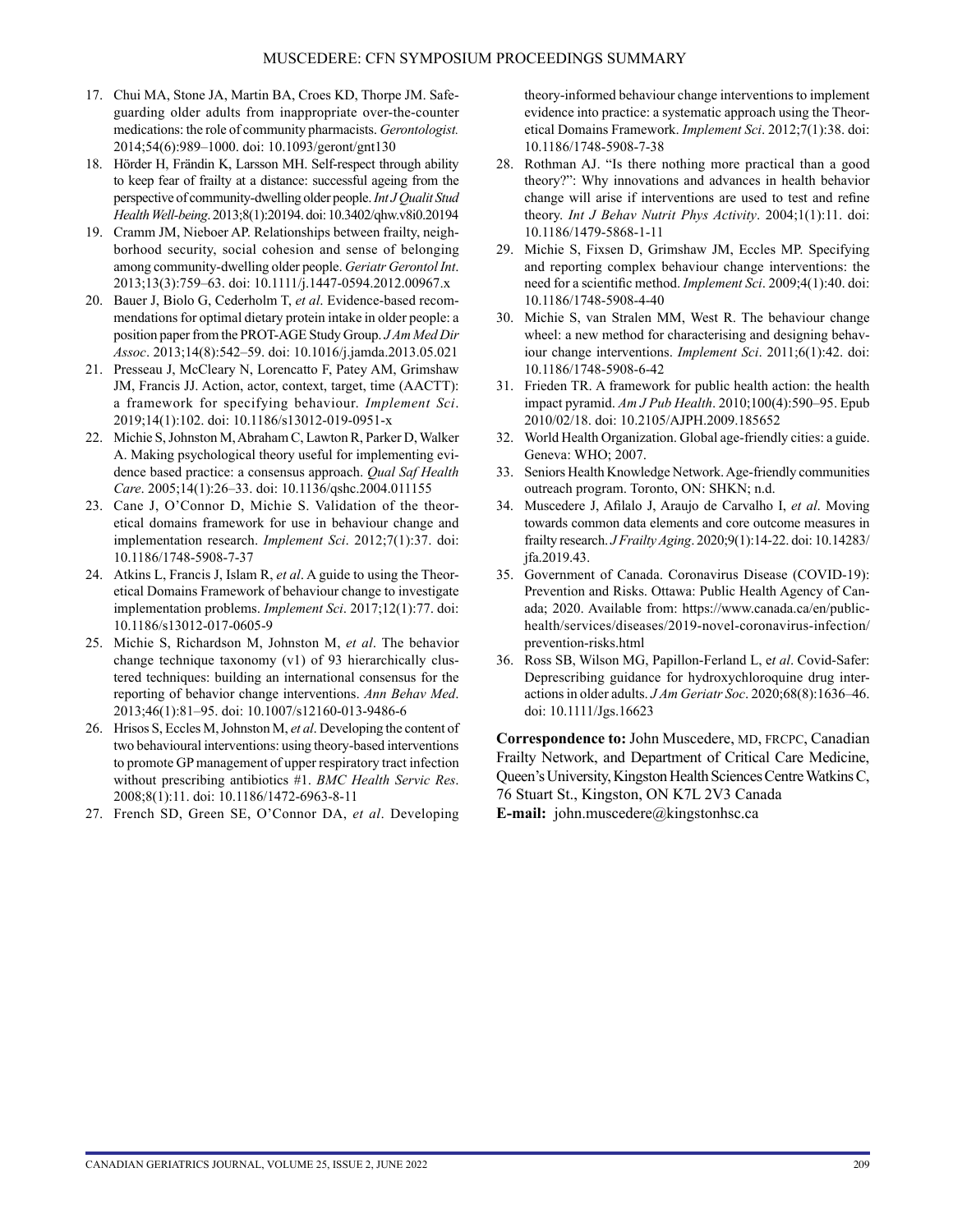## **APPENDIX A. Dotmocracy Voting Options For Individual and Community Opportunities and Challenges**

### **Individual Opportunities**

- Community-driven, grass roots, or bottom-up initiatives that include peers/volunteers
- Equity and diversity perspectives and cultural-specific views on health
- Shift in focus to consider aging as a lifestyle rather than focus on stereotypes and misperceptions of aging
- Doing "with" not "for" individuals; partnering with individuals to identify priorities
- Removing 'small hassles' that can be barriers to programs by ensuring the timing of programs are convenient to those attending and that individuals can readily access them
- Social prescribing interventions through Community Actions and Resources Empowering Seniors (Cares) program, such as access to a Seniors' Community Connector to better identify and connect with social resources in the community (United Way collaboration with British Columbia's Ministry of Health)
- Reframing the immediate benefits to individual AVOID frailty recommendations
- Technology to enhance and enable adoption of recommendations
- Life-course approach to aging rather than a segmented approach
- Taking advantage of pre-existing groups and communities for older adults
- Reframing messages that are more appealing and achievable for behaviour change (e.g., activity vs. exercise)
- Increase collaborations among organizations working toward achieving similar mandates
- Tailoring the implementation of the recommendations to individuals' needs; providing choices; co-developing the implementation strategies
- Prioritizing the AVOID frailty recommendations based on individuals' needs
- Highlighting the good supportive evidence that exists
- Prescribing exercise as part of social prescribing activities
- Social cohesion strategies
- Engaging primary care clinicians in designing, planning, and implementation
- Involving community associations (e.g., Alzheimer Society)
- Age-friendly communities with infrastructure implemented
- Bringing together social supports/families/caregivers
- Combining community navigation and social prescribing efforts

## **Individual Challenges**

• Social isolation which will impact individuals' abilities to follow the AVOID frailty recommendations that necessitates behaviour change

- Inconsistent messaging from healthcare providers/ institutions about recommendations to follow
- Prioritization of the medical model
- Use of top-down solutions that impose recommendations on individuals versus bottom-up solutions that invite codesign of solutions that best meets individuals' needs
- Sustainability of well-established, effective, and efficient recommendations rather than re-inventing the wheel
- Unhealthy environments that predispose individuals to make poor choices
- Internal ageism and external/societal ageism that is pervasive and require a cultural shift
- Need for more community programs
- Health literacy
- Access to information
- Personal beliefs may not fit with recommendations
- Need to tailor interventions/supports because frailty is dynamic
- Pressure to change behaviours can have a countereffect and dissuade individuals to make changes as they become overwhelmed
- Challenges with leaving home including transportation needs and costs
- Lack of time allotted for clinicians to have these conversations as part of the appointment
- Lack of motivation to make changes
- Liability issues associated with behaviour change
- Lack of role models to ascribe to
- Lack of immediate gratification
- "Hassles" of implementation (e.g., additional equipment, time, forms to fill out)
- Translating messages for the individual
- Reactive measures not proactive measures
- Funding is less available to community organizations for grassroots initiatives for their residents
- Lack of support plus personal resources
- Lack of resources to implement changes
- Misinformation about recommendations
- Lack of trust at different levels of the system
- Criteria for programs can be limiting to implement pragmatic changes

#### **Community Opportunities**

- Developmental and inclusive evaluation with appropriate mixed methods of the implementation of AVOID recommendations to determine collective impact on and outcomes for communities with partnerships from key agencies
- Leverage existing networks and build strategic partnerships with key organizations including industry partners
- Engage with older adults as they are a huge resource and comprise a large percentage of voters who we must partner with